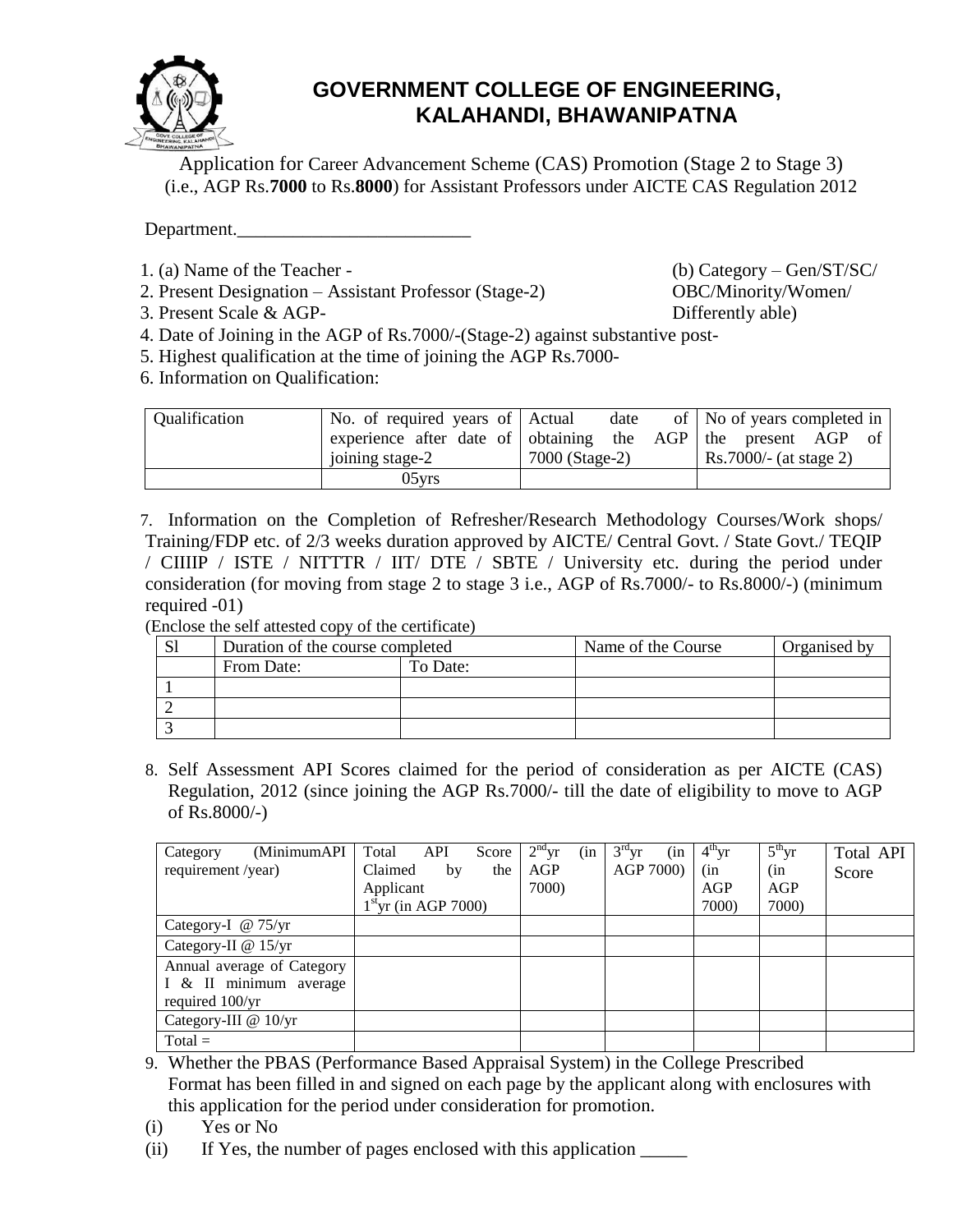- 10. Information on court cases
	- (a) Have you filed any Court cases against the College/Govt. for CAS; Yes/No
	- If Yes, give the details on the status and also attach the copy of Court order (if any)
	- (b) Have you ever been convicted by any Court of Law; Yes/No
		- If Yes give details

(c)Is there any Court case / Criminal/Vigilance Proceeding pending against you or disposed of; Yes/No

If yes  $-$  give details

11. Whether there is any discontinuity in service during period of consideration; Yes/No If yes, mention the details

Documents enclosed:

Annexure 1- PBAS along with self attached copy of all relevant documents for the period under consideration for CAS

Annexure 2- Copy of Appointment order at Stage 1/Stage 2/Stage 3/Stage 4 as applicable Annexure 3- Copy of B. Tech/M. Tech/PhD certificate and Academic qualification Annexure 4- Copy of courses attended (Orientation/FDP/etc.) Annexure 5- API Score in table 1 of Appendix of AICTE CAS Regulation 2012 Annexure 6- Research Publications Annexure 7- Details of Court cases /Criminal/Vigilance Proceeding if any Annexure 8- PhD Guidance (if any) (Copy of Notifications)

Annexure 9- List of Sponsored Research Projects completed/undertaken (if any) (Copy of Sanction orders)

## Declaration by the Teacher/Candidate for CAS

I, Mr./Mrs./Dr.\_\_\_\_\_\_\_\_\_\_\_\_\_\_\_\_\_\_\_\_\_\_\_\_\_\_\_\_\_\_\_ Designation\_\_\_\_\_\_\_\_\_\_\_\_\_\_\_\_\_, Department\_\_\_\_\_\_\_\_\_\_\_\_\_\_\_\_\_\_\_\_\_ of College\_\_\_\_\_\_\_\_\_\_\_\_\_\_\_\_\_\_\_\_\_\_\_\_ hereby declare and certify that the information provided by me in this application for CAS along with the enclosures are correct and if at any point of time it is found to be false/forged, then the University may take any action against me for which I shall have no objection.

Total number of pages enclosed: \_\_\_\_\_\_\_\_\_ Application ( \_\_\_ page) + Annexure ( \_\_\_ pages)

Date: Signature of the Applicant

Place: Name:

## Endorsement by HoD

Certified that the details mentioned by the teacher in his/her application for promotion under CAS have been verified and found correct. Recommended for CAS promotion from AGP 7000 to 8000 (Asst. Professor Stage 2 to Stage 3) w.e.f. \_\_\_\_\_\_\_\_\_\_ based on the eligibility criteria of the AICTE CAS Regulation (Degree) 2012 and the Govt. letter No. 4969/SDTE dt:16.10.2019. The API Scores of the candidates using PBAS scoring proforma as per norms provided in table II (B) of Appendix 1 of AICTE CAS Regulation (Degree) 2012 is found to be \_\_\_\_\_\_\_ after verification of all records and documents.